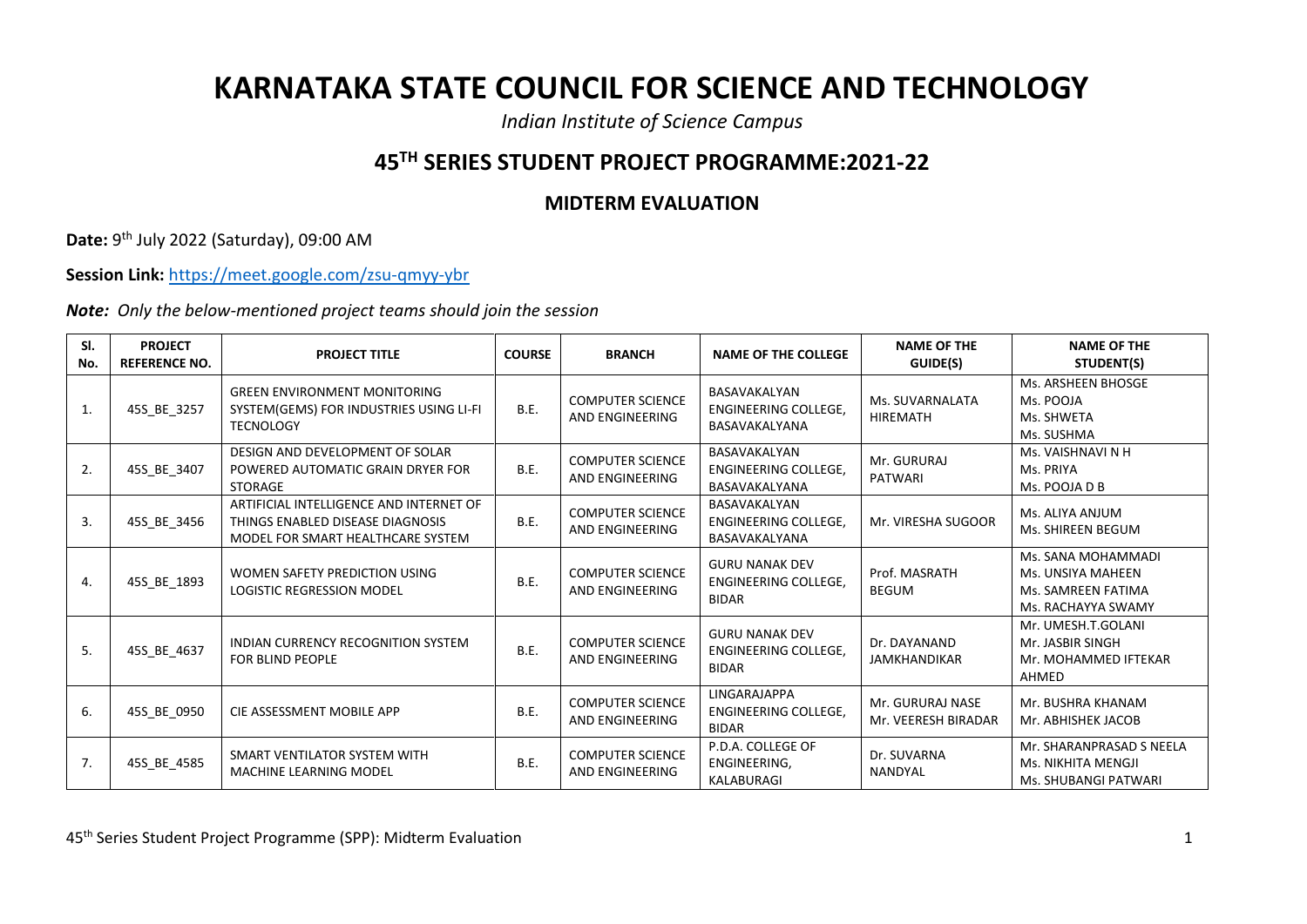| 8.  | 45S_BE_4595   | CLOUD ASSISTED MULTISTAGE CLASSIFIER<br>BASED DISEASE PREDICTION MODEL USING<br>MACHINE LEARNING TECHNIQUE - REMOTE<br><b>HEALTH CARE SYSTEM</b> | B.E.   | <b>COMPUTER SCIENCE</b><br>AND ENGINEERING | P.D.A. COLLEGE OF<br>ENGINEERING,<br>KALABURAGI | Dr. JAYASHREE<br><b>AGARKHED</b> | Mr. NIRANJAN<br>Mr. PARTH KALMOODKAR<br>Mr. VEERESH B G                       |
|-----|---------------|--------------------------------------------------------------------------------------------------------------------------------------------------|--------|--------------------------------------------|-------------------------------------------------|----------------------------------|-------------------------------------------------------------------------------|
| 9.  | 45S_BE_4608   | VIDEO BASED MULTIFACTOR<br>AUTHENTICATION SYSTEM FOR ACCESS<br>CONTROL IN FINANCIAL SECTOR                                                       | B.E.   | <b>COMPUTER SCIENCE</b><br>AND ENGINEERING | P.D.A. COLLEGE OF<br>ENGINEERING,<br>KALABURAGI | Dr. JAYASHREE<br><b>AGARKHED</b> | Mr. ABHISHEK<br>Mr. CHANDRA REDDY<br>Mr. KIRAN                                |
| 10. | 45S_BE_4714   | TO DETECT ABNORMAL EVENT AT ATM<br>SYSTEMS USING IMAGE PROCESSING AND<br><b>IOT</b>                                                              | B.E.   | <b>COMPUTER SCIENCE</b><br>AND ENGINEERING | P.D.A. COLLEGE OF<br>ENGINEERING,<br>KALABURAGI | Dr. SHRIDEVI SOMA                | Ms. PALLAVI<br>Mr. KIRAN                                                      |
| 11. | 45S_BE_4752   | MALICIOUS URL PREDECTION USING<br>MACHINE LEARNING                                                                                               | B.E.   | <b>COMPUTER SCIENCE</b><br>AND ENGINEERING | P.D.A. COLLEGE OF<br>ENGINEERING,<br>KALABURAGI | Dr. SUJATA TERDAL                | Mr. RAHUL<br>Ms. VAISHNAVI P BIRADAR<br>Mr. ADARSH GUTTEDAR                   |
| 12. | 45S_BE_4773   | IOT BASED TOLL COLLECTION SYSTEM USING<br>RFID                                                                                                   | B.E.   | <b>COMPUTER SCIENCE</b><br>AND ENGINEERING | P.D.A. COLLEGE OF<br>ENGINEERING,<br>KALABURAGI | Ms. SHRIDEVI SOMA                | Ms. SNEHA<br>Ms. VIJAYALAXMI                                                  |
| 13. | 45S_BE_4320   | WIRELESS SENSORNETWORK BASED<br>AGRICULTURAL MONITORING SYSTEM                                                                                   | B.E.   | <b>COMPUTER SCIENCE</b><br>AND ENGINEERING | SHARNBASVA<br>UNIVERSITY,<br>KALABURAGI         | Dr. JYOTI R MARANUR              | Ms. SUSHMITA<br>Ms. ASHWINI BIRADAR<br>Ms. PRATIKSHA<br>Ms. RAJESHREE PUJARI  |
| 14. | 45S BE 4357   | WEB OF THINGS(IOT) BASED INDOOR AIR<br><b>QUALITY SENSING AND PRESCIENT</b><br>ANALYTIC-A COVID-19                                               | B.E.   | <b>COMPUTER SCIENCE</b><br>AND ENGINEERING | SHARNBASVA<br>UNIVERSITY,<br>KALABURAGI         | Prof. MANIKAMMA                  | Ms. PRIYANKA S PATIL<br>Ms. RAJASHREE C H<br>Ms. SANDHYARANI<br>Ms. VAISHNAVI |
| 15. | 45S_MTech_095 | SENTIMENT ANALYSIS FOR COVID -19<br>TWITTER DATASET USING ML                                                                                     | M.Tech | <b>COMPUTER SCIENCE</b><br>AND ENGINEERING | SHARNBASVA<br>UNIVERSITY,<br>KALABURAGI         | Dr. SRIDEVI HOSMANI              | Ms. APOORVA                                                                   |
| 16. | 45S_BE_4509   | MODELING AND PREDICTING CYBER<br><b>HACKING BREACHES</b>                                                                                         | B.E.   | <b>COMPUTER SCIENCE</b><br>AND ENGINEERING | SHARNBASVA<br>UNIVERSITY,<br>KALABURAGI         | Ms. ANITA B.M                    | Ms. GEETA BIRADAR<br>Ms. DEEPIKA<br>Ms. MEENAKSHI<br>Ms. DRAKASHAYINI         |
| 17. | 45S_BE_4518   | IOT-BASED SMART HEALTH MONITORING<br>SYSTEM FOR OMICRON PATIENTS                                                                                 | B.E.   | <b>COMPUTER SCIENCE</b><br>AND ENGINEERING | SHARNBASVA<br>UNIVERSITY,<br>KALABURAGI         | Ms. CHETHANA S PATIL             | Ms. SANJANA<br>Ms. PRIYANKA B.H<br>Ms. SHEETAL<br>Ms. SHWETHA                 |
| 18. | 45S_BE_4525   | IOT- BASED WOMEN SAFETY PATROLLING<br><b>ROBOT</b>                                                                                               | B.E.   | <b>COMPUTER SCIENCE</b><br>AND ENGINEERING | SHARNBASVA<br>UNIVERSITY,<br>KALABURAGI         | Ms. SHRUTHI S A                  | Ms. RENUKA CHIDRI<br>Ms. PREETI<br>Ms. PREMA PATNE<br>Ms. SADHANA G           |
| 19. | 45S_MTech_101 | COVID-19 FUTURE FORECATING USING<br>SUPERVISED MACHINE LEARNING                                                                                  | M.Tech | <b>COMPUTER SCIENCE</b><br>AND ENGINEERING | SHARNBASVA<br>UNIVERSITY,<br>KALABURAGI         | Ms. JYOTI NEGINAL                | Ms. SUSHMA                                                                    |